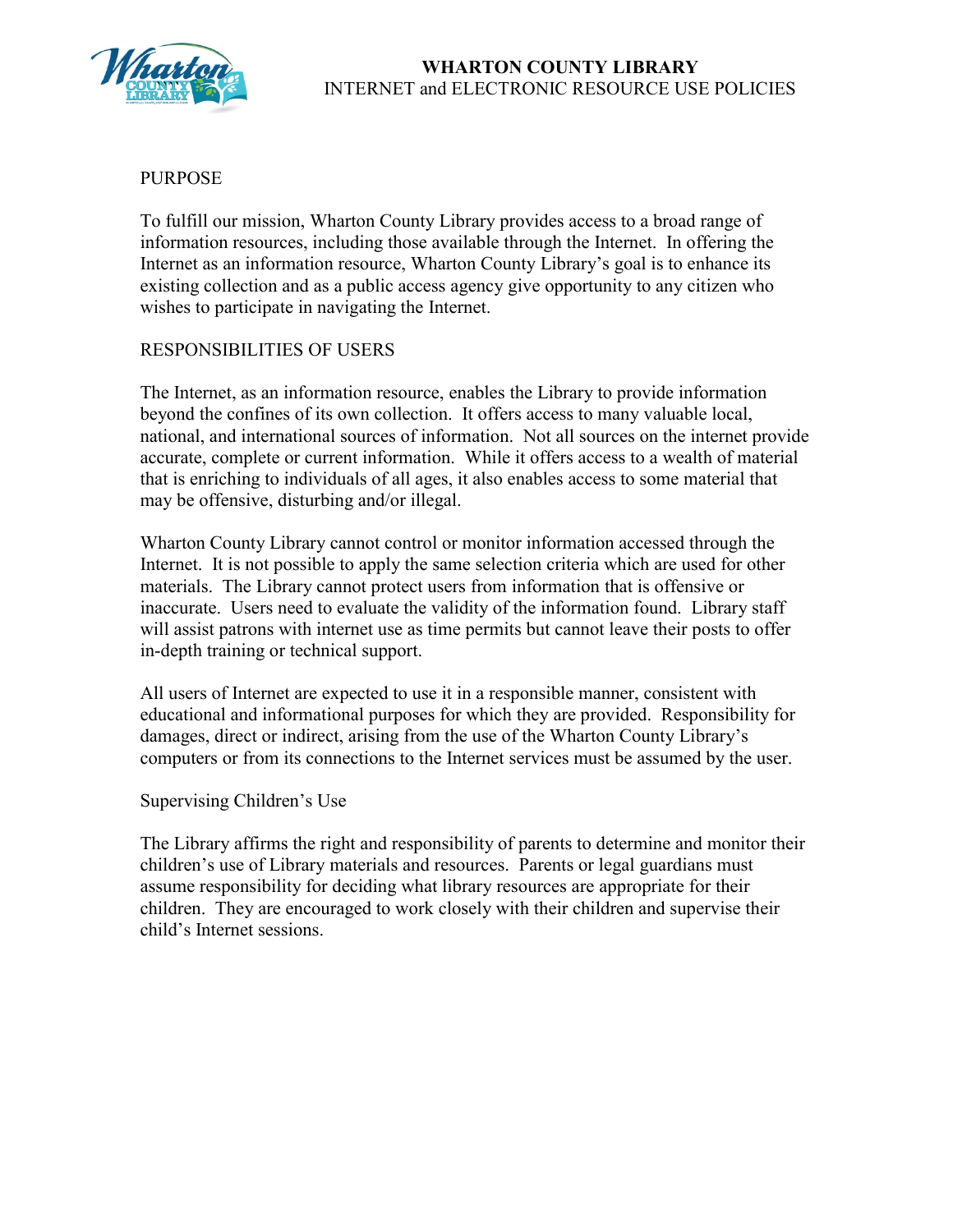

# **WHARTON COUNTY LIBRARY** INTERNET and ELECTRONIC RESOURCE USE POLICIES

# USE TECHNOLOGY PROTECTION MEASURES

The Library filters all Internet access computers as a means to comply with specific federal legislation. Compliance includes the installation and enforcement of a technology protection measure to prohibit access by ANY user to graphic depictions of illegal materials as defined by U.S. Code Title 18. The legislation also includes specific language prohibiting access by minors to materials considered to be "harmful to minors." The filter may restrict access to sites that could be deemed objectionable, but may also limit access to sites that have legitimate research value. No filtering system is completely effective or efficient. Users are warned that objectionable and/or illegal materials may still be accessible through the filtering software. Users are reminded that they are responsible for acting in accordance with "The Rules Governing Use."

## CONDITIONS AND TERMS OF USE IN THE LIBRARY

- A. All Internet workstations will be located where they can be monitored by staff for assistance and security.
- B. Internet users must have a current Wharton County Library card in good standing with the Library. However, those who reside outside the state of Texas may use the Internet workstation as a temporary user. All other rules apply.
- C. Youth under 16 years of age will be required to have parental or guardian permission to access the Internet on their own; a parental permission form must be signed. However, they may work with a staff member (if available) or other responsible adult such as a teacher without parental permission.
- D. Failure to use the Internet workstations appropriately and responsibly, as defined in the policies, may result in revocation of Internet use privileges.

### RULES GOVERNING USE

Patrons may not make any attempt to damage computer equipment or software.

Patrons may not disconnect or render library computers inoperable by disconnecting electrical connections, network connections, or any accessory plugged in to the computer.

Library workstations may not be used in any activity that is deliberately and maliciously offensive or libelous.

The library's electronic resources may not be used for illegal or criminal purposes, or to violate copyright laws.